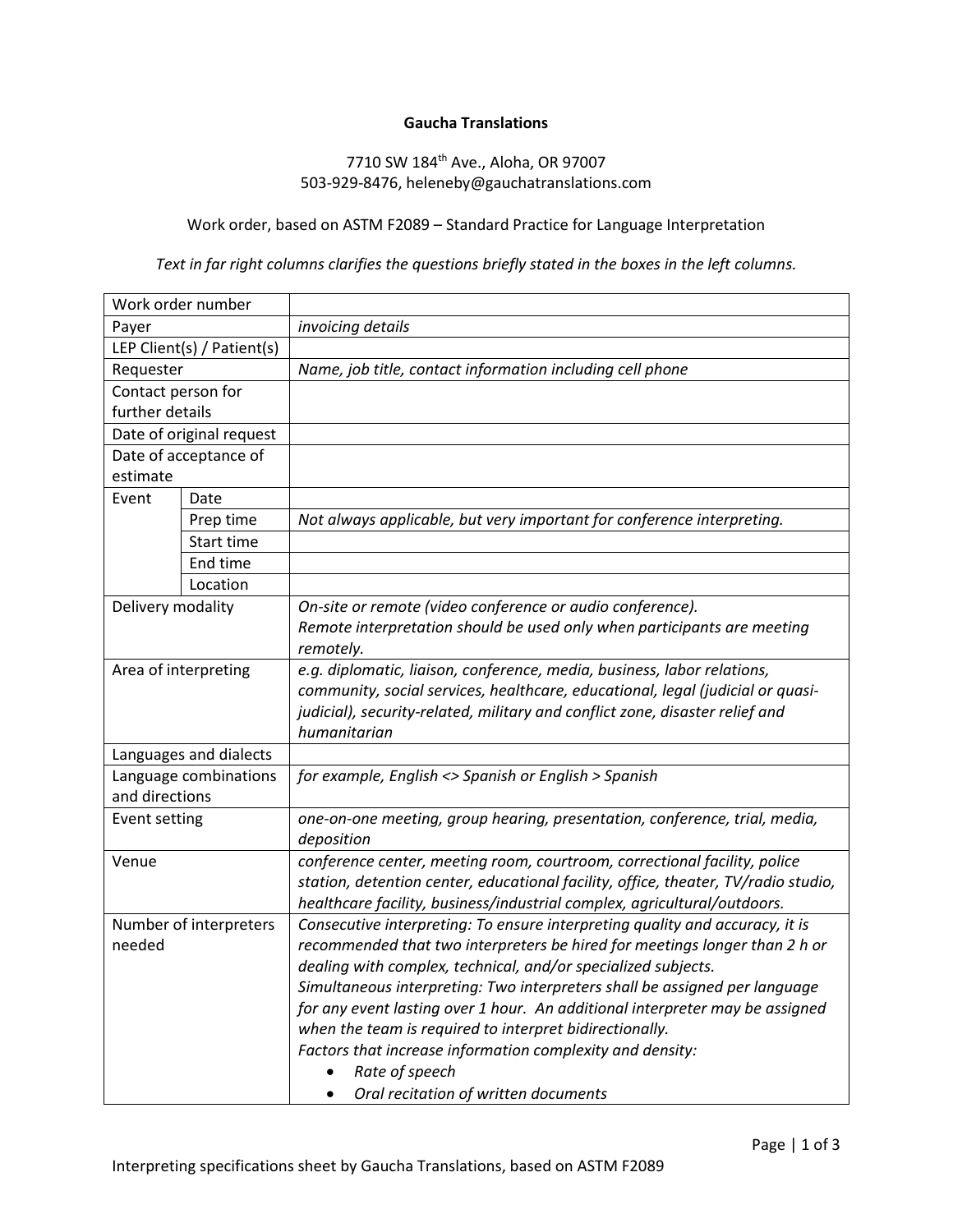|                               |                       | Visual aids and prerecorded videos                                                                                                                                                                                                                                    |                                                                                                                                                                                                                                                                                                                                            |  |  |
|-------------------------------|-----------------------|-----------------------------------------------------------------------------------------------------------------------------------------------------------------------------------------------------------------------------------------------------------------------|--------------------------------------------------------------------------------------------------------------------------------------------------------------------------------------------------------------------------------------------------------------------------------------------------------------------------------------------|--|--|
|                               |                       | Technical subject matter                                                                                                                                                                                                                                              |                                                                                                                                                                                                                                                                                                                                            |  |  |
| Interpreter<br>qualifications |                       | Certification                                                                                                                                                                                                                                                         | Certified court interpreters should be<br>required for legal interpreting, and<br>Certified Medical Interpreters should<br>be required for interpreting in<br>medical settings.                                                                                                                                                            |  |  |
|                               |                       | <b>Security Clearance</b>                                                                                                                                                                                                                                             |                                                                                                                                                                                                                                                                                                                                            |  |  |
|                               |                       | <b>HIPAA Certification</b>                                                                                                                                                                                                                                            |                                                                                                                                                                                                                                                                                                                                            |  |  |
|                               |                       | Immunizations                                                                                                                                                                                                                                                         |                                                                                                                                                                                                                                                                                                                                            |  |  |
| Background or                 |                       | To ensure interpreting quality and accuracy, interpreters shall have access to                                                                                                                                                                                        |                                                                                                                                                                                                                                                                                                                                            |  |  |
| supporting documents          |                       | or be briefed on pertinent materials that will be discussed or referenced at the<br>event., such as program/agenda, translated handouts, written text of<br>speeches, handouts, etc., PowerPoint slides, materials from previous<br>meetings, jury instructions, etc. |                                                                                                                                                                                                                                                                                                                                            |  |  |
| Working conditions            |                       | <b>Acoustics</b>                                                                                                                                                                                                                                                      | When the speakers use microphones,<br>the interpreter is able to hear them<br>more clearly. The interpreter should<br>also have a hands free microphone and<br>a podium for consecutive interpreting.                                                                                                                                      |  |  |
|                               |                       | Visibility                                                                                                                                                                                                                                                            | The interpreter should have as much<br>visual input as possible including an<br>unencumbered view of the speaker or,<br>in the case of videoconferencing, large<br>screens showing the speaker. Sign<br>language interpreting is particularly<br>dependent upon a clear line of sight<br>between the interpreter and the deaf<br>consumer. |  |  |
| Equipment                     | Sound                 | Headphones                                                                                                                                                                                                                                                            | The interpreter should only hear the<br>speaker, not the interpreter, through<br>the headphones.<br>Interpreter operated volume control                                                                                                                                                                                                    |  |  |
|                               |                       | Microphone                                                                                                                                                                                                                                                            | Interpreter controlled on/off switch and<br>cough button                                                                                                                                                                                                                                                                                   |  |  |
|                               | <b>Booths</b>         | Silent ventilation                                                                                                                                                                                                                                                    |                                                                                                                                                                                                                                                                                                                                            |  |  |
|                               |                       | Soundproof<br>Writing table, with adequate<br>reading light<br>Silent chair                                                                                                                                                                                           |                                                                                                                                                                                                                                                                                                                                            |  |  |
|                               | Tech<br>support       | Technical personnel for booth and<br>audio equipment setup,<br>dismantling and monitoring                                                                                                                                                                             | Contact information                                                                                                                                                                                                                                                                                                                        |  |  |
|                               | Wireless<br>Equipment | Transmitters                                                                                                                                                                                                                                                          | One per language                                                                                                                                                                                                                                                                                                                           |  |  |
|                               |                       | Receivers                                                                                                                                                                                                                                                             | One per person                                                                                                                                                                                                                                                                                                                             |  |  |
|                               |                       | Microphones                                                                                                                                                                                                                                                           | One per interpreter                                                                                                                                                                                                                                                                                                                        |  |  |
|                               |                       | Headphones                                                                                                                                                                                                                                                            | One per person                                                                                                                                                                                                                                                                                                                             |  |  |